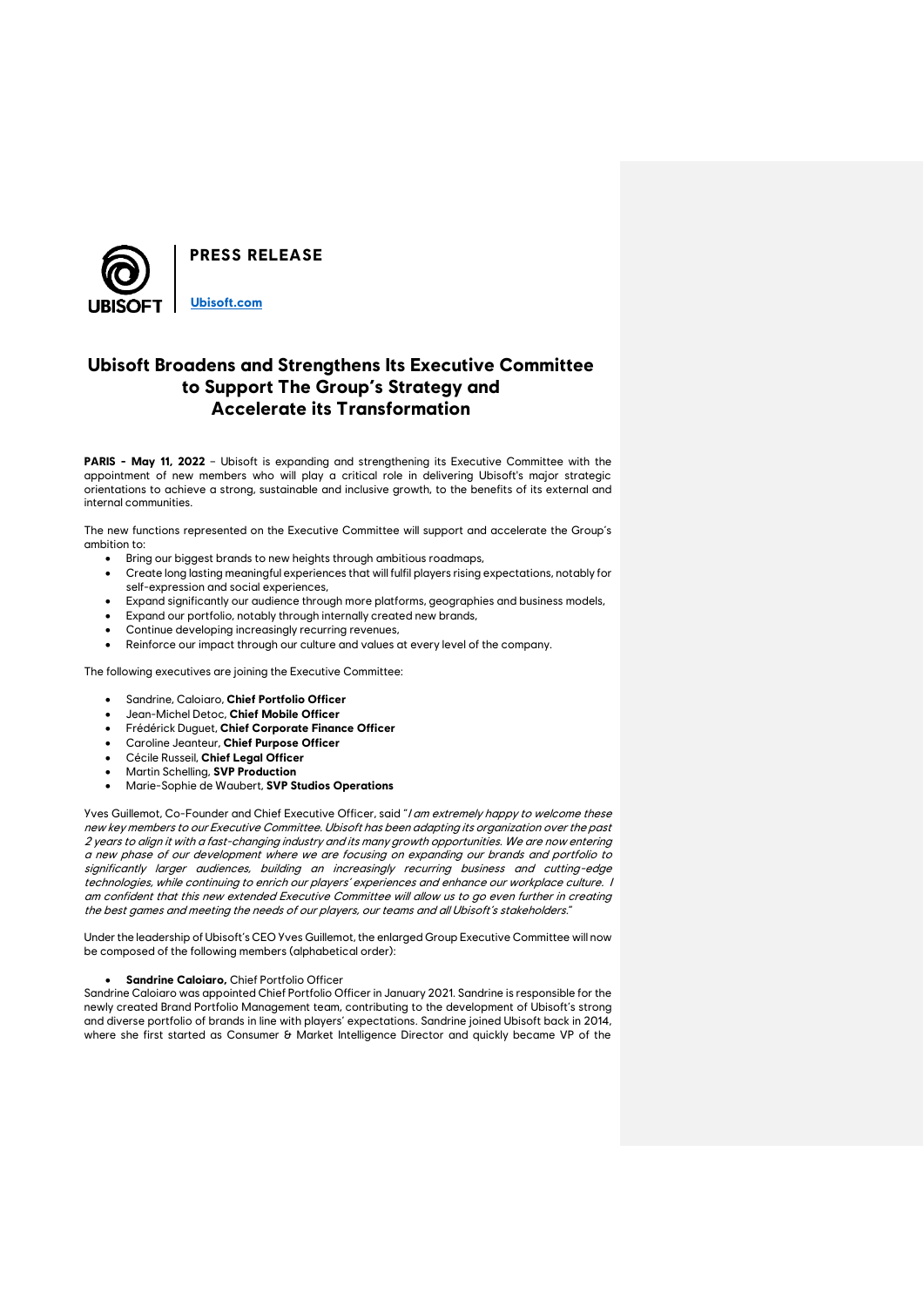Consumer & Market Knowledge division. Sandrine previously worked in various research and brand consulting firms including IFOP, BVA and SORGEM.

## • **Alain Corre,** Chief Publishing Officer

Alain Corre was appointed Chief Publishing Officer in 2021, after having served as Executive Director for EMEA (Europe, Middle East, Asia-Pacific) territories since 2000. As Chief Publishing Officer, Alain oversees the Global Publishing group which is responsible for growing Ubisoft's business by bringing together high impact global campaigns and a strong local presence. Working closely with production teams, Alain leads Global Publishing teams as they develop brand strategies that inform, engage and serve Ubisoft's players around the world, and accelerate profitable revenue growth.

# • **Laurent Detoc**, Chief Direct-to-Player Officer

Laurent Detoc was appointed Chief Direct-to-Player Officer in 2021 to accelerate Ubisoft's platform strategy. The Direct-to-Player group oversees both Ubisoft+ and the Ubisoft Store while working closely with the Ubisoft Connect team to ensure these services are all delivering what players expect. Prior to this role, Laurent was named President for the North America, Central America and South America regions in 1998, after joining in 1991.

# • **Jean-Michel Detoc,** Chief Mobile Officer

As Chief Mobile Officer, Jean-Michel Detoc is responsible for defining the company's overall mobile business strategy and bringing some of Ubisoft's most powerful AAA franchises on mobile, the industry's fastest-growing segment. During his 30-year career, he has strengthened Ubisoft's market position in China and Germany and worked across all facets of the video game industry.

# • **Frédérick Duguet,** Chief Corporate Finance Officer

Frédérick Duguet integrated Ubisoft in 2009 as Chief Financial Planning Officer focusing resource allocation on stronger brand and live services development to unlock long term value creation levers that support the group's strategy. In 2019, he became Chief Corporate Finance Officer and since then, he notably conducted successful bond issuances at record terms that contributed to strengthen the liquidity and maturity profile of the company. Prior to joining Ubisoft, Frédérick started his career in investment banking at Indosuez and Bankers Trust and gained extensive experience in finance and management at L'Oreal and Procter & Gamble.

#### • **Anika Grant**, Chief People Officer

Anika Grant joined Ubisoft as Chief People Officer and member of the Executive Committee in April 2021. Anika is focused on implementing innovative and best-in-class strategies to attract, develop and engage the best talents, as well as contributing to improve the organizational performance of Ubisoft. In addition to her work at Ubisoft, Anika sits on the advisory boards of two pre-IPO tech companies, AwanTunai and Ecosystm, providing insights on people and culture. Before joining Ubisoft, she was Global HR Director at Dyson, prior to which she held the position of Senior Director HR at Uber.

# • **Caroline Jeanteur,** Chief Purpose Officer

After having served as Chief Strategic Innovation Officer for five years, Caroline Jeanteur was appointed Chief Purpose Officer in February 2021. In this role, Caroline defines the framework and the common principles of the group's core identity to align and guide teams through their strategic and operational choices so that Ubisoft can fully deploy its creative potential and better respond to the major challenges of our time.

#### • **Igor Manceau**, Chief Creative Officer

A 20-year Ubisoft veteran, Igor Manceau was appointed Chief Creative Officer in September 2021. Igor's expertise and experience developing accessible, innovative, and enriching player experiences plays an integral role in shaping his creative vision for the company and in guiding the creative direction for Ubisoft's games. Prior to his new role, Igor was the Creative Director of Riders Republic®. Since joining Ubisoft in 1998, Igor has led a team dedicated to creating casual games, served as a creative consultant for major titles including multiple releases of Assassin's Creed®, and acted as the Director of Editorial Marketing for Ubisoft's major franchises, including Far Cry®, Rainbow Six® and Splinter Cell®.